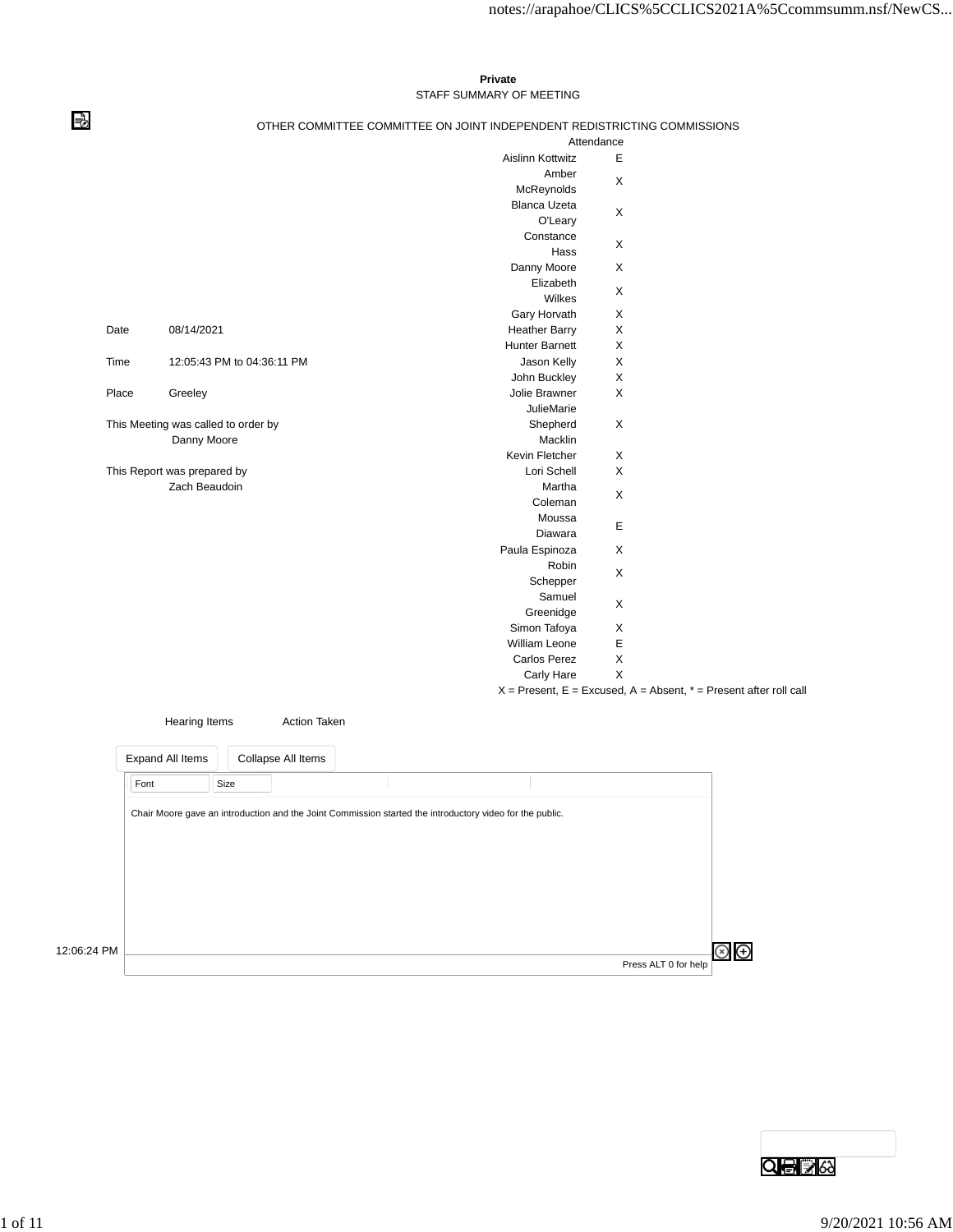|             | Font | Size |                                                                                                                                                                                                                                         |                      |            |
|-------------|------|------|-----------------------------------------------------------------------------------------------------------------------------------------------------------------------------------------------------------------------------------------|----------------------|------------|
|             |      |      | Mr. Troy Mellon, representing self, testified. Mr. Mellon testified that his community is currently in a signle congressional, house, and                                                                                               |                      |            |
|             |      |      | senate district, but the preliminary maps they are being asked to be in multiple districts, which is challenging to them.                                                                                                               |                      |            |
|             |      |      |                                                                                                                                                                                                                                         |                      |            |
|             |      |      |                                                                                                                                                                                                                                         |                      |            |
|             |      |      |                                                                                                                                                                                                                                         |                      |            |
| 12:21:18 PM |      |      |                                                                                                                                                                                                                                         |                      | (Ŧ)        |
|             |      |      |                                                                                                                                                                                                                                         | Press ALT 0 for help |            |
|             | Font | Size |                                                                                                                                                                                                                                         |                      |            |
|             |      |      | Commissioner Scott James, representing Weld Board of County Commissioners, testified. Commissioner James testified that Weld                                                                                                            |                      |            |
|             |      |      | County is unique and therefore they should be aligned with more rural counties.                                                                                                                                                         |                      |            |
|             |      |      |                                                                                                                                                                                                                                         |                      |            |
|             |      |      |                                                                                                                                                                                                                                         |                      |            |
|             |      |      |                                                                                                                                                                                                                                         |                      |            |
| 12:31:15 PM |      |      |                                                                                                                                                                                                                                         |                      | (Ŧ)        |
|             |      |      |                                                                                                                                                                                                                                         | Press ALT 0 for help |            |
|             | Font | Size |                                                                                                                                                                                                                                         |                      |            |
|             |      |      |                                                                                                                                                                                                                                         |                      |            |
|             |      |      | Hector Porras, representing self, testified. Mr. Porras testified that he is against Commerce City being in CD4 with the Eastern Plains due<br>to the issues that Commerce City faces. He would like all of Commerce City to be in CD8. |                      |            |
|             |      |      |                                                                                                                                                                                                                                         |                      |            |
|             |      |      |                                                                                                                                                                                                                                         |                      |            |
|             |      |      |                                                                                                                                                                                                                                         |                      |            |
|             |      |      |                                                                                                                                                                                                                                         |                      |            |
| 12:38:17 PM |      |      |                                                                                                                                                                                                                                         | Press ALT 0 for help | $^{(+)}$   |
|             |      |      |                                                                                                                                                                                                                                         |                      |            |
|             | Font | Size |                                                                                                                                                                                                                                         |                      |            |
|             |      |      | Ms. Jeri Shepherd, representing Weld County Democratic Party, testified. Ms. Shepherd testified that she supports the CLLARO maps<br>with updates. She also wants to keep HD50 as close to the same as possible.                        |                      |            |
|             |      |      |                                                                                                                                                                                                                                         |                      |            |
|             |      |      |                                                                                                                                                                                                                                         |                      |            |
|             |      |      |                                                                                                                                                                                                                                         |                      |            |
|             |      |      |                                                                                                                                                                                                                                         |                      |            |
| 12:40:54 PM |      |      |                                                                                                                                                                                                                                         | Press ALT 0 for help | (*)<br>(+) |
|             |      |      |                                                                                                                                                                                                                                         |                      |            |
|             | Font | Size |                                                                                                                                                                                                                                         |                      |            |
|             |      |      | Ms. Carly Koppes, Weld County Clerk and Recorder, testified. Ms. Koppes testified that the preliminary maps make a great deal of<br>"phantom precincts" in Weld County and they create issues for elections and ballots.                |                      |            |
|             |      |      |                                                                                                                                                                                                                                         |                      |            |
|             |      |      |                                                                                                                                                                                                                                         |                      |            |
|             |      |      |                                                                                                                                                                                                                                         |                      |            |
|             |      |      |                                                                                                                                                                                                                                         |                      |            |
| 12:49:17 PM |      |      |                                                                                                                                                                                                                                         | Press ALT 0 for help | ⊗<br>⊕     |
|             |      |      |                                                                                                                                                                                                                                         |                      |            |
|             |      |      |                                                                                                                                                                                                                                         |                      |            |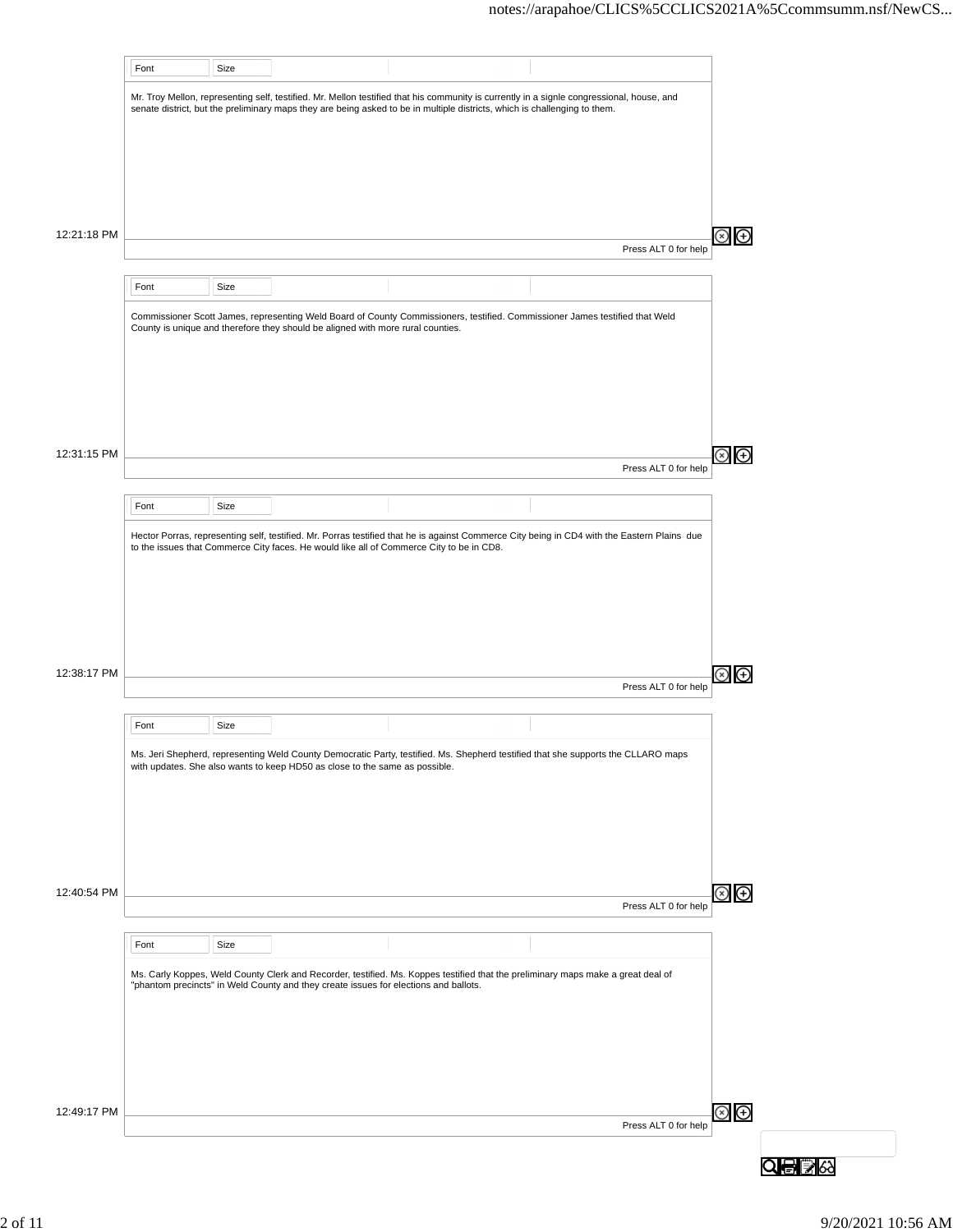| Tom Van Lone, representing self, testified. Mr. Van Lone testified that he is happy that CD8 is on the north side of Denver and would like<br>to keep the small towns together with the presumption they will become much bigger. He would like attention to be paid to growth counties<br>rather than mature counties.<br>12:55:44 PM<br>$\bigoplus$<br>Press ALT 0 for help<br>Font<br>Size<br>Linae Warden, representing self, testified. Ms. Warden testified that populations are dropping in rural areas for urban areas. She said that<br>Larimer County should be with Boulder County and group like communities should be grouped together<br>12:58:59 PM<br>$\bigoplus$<br>Press ALT 0 for help<br>Font<br>Size<br>Stacy Suniga, representing Latino Coalition of Weld County, testified. Ms. Suniga testified that her group would like districts that give<br>opportunity for the Latino community and do not divide up the community.<br>01:04:16 PM<br>$\Theta$<br>Press ALT 0 for help<br>Font<br>Size<br>Mrs. Rhonda Solis, representing self, testified. Mrs. Solis testified that the workers who are often immigrants are often left out of the<br>conversation. She noted that Greeley has many refugees and Latinos who are overlooked and want representation in the maps.<br>$\circledcirc$ $\odot$<br>01:15:31 PM<br>Press ALT 0 for help<br>Font<br>Size<br>Kathleen Ensz, representing self, testified. Ms. Ensz testified that the preliminary maps' HD64 should be reconsidered and offered ways to<br>make a better district.<br>$\circledcirc$<br>01:25:03 PM<br>Press ALT 0 for help | Font | Size |  |  |  |
|---------------------------------------------------------------------------------------------------------------------------------------------------------------------------------------------------------------------------------------------------------------------------------------------------------------------------------------------------------------------------------------------------------------------------------------------------------------------------------------------------------------------------------------------------------------------------------------------------------------------------------------------------------------------------------------------------------------------------------------------------------------------------------------------------------------------------------------------------------------------------------------------------------------------------------------------------------------------------------------------------------------------------------------------------------------------------------------------------------------------------------------------------------------------------------------------------------------------------------------------------------------------------------------------------------------------------------------------------------------------------------------------------------------------------------------------------------------------------------------------------------------------------------------------------------------------------------------------------------------------|------|------|--|--|--|
|                                                                                                                                                                                                                                                                                                                                                                                                                                                                                                                                                                                                                                                                                                                                                                                                                                                                                                                                                                                                                                                                                                                                                                                                                                                                                                                                                                                                                                                                                                                                                                                                                     |      |      |  |  |  |
|                                                                                                                                                                                                                                                                                                                                                                                                                                                                                                                                                                                                                                                                                                                                                                                                                                                                                                                                                                                                                                                                                                                                                                                                                                                                                                                                                                                                                                                                                                                                                                                                                     |      |      |  |  |  |
|                                                                                                                                                                                                                                                                                                                                                                                                                                                                                                                                                                                                                                                                                                                                                                                                                                                                                                                                                                                                                                                                                                                                                                                                                                                                                                                                                                                                                                                                                                                                                                                                                     |      |      |  |  |  |
|                                                                                                                                                                                                                                                                                                                                                                                                                                                                                                                                                                                                                                                                                                                                                                                                                                                                                                                                                                                                                                                                                                                                                                                                                                                                                                                                                                                                                                                                                                                                                                                                                     |      |      |  |  |  |
|                                                                                                                                                                                                                                                                                                                                                                                                                                                                                                                                                                                                                                                                                                                                                                                                                                                                                                                                                                                                                                                                                                                                                                                                                                                                                                                                                                                                                                                                                                                                                                                                                     |      |      |  |  |  |
|                                                                                                                                                                                                                                                                                                                                                                                                                                                                                                                                                                                                                                                                                                                                                                                                                                                                                                                                                                                                                                                                                                                                                                                                                                                                                                                                                                                                                                                                                                                                                                                                                     |      |      |  |  |  |
|                                                                                                                                                                                                                                                                                                                                                                                                                                                                                                                                                                                                                                                                                                                                                                                                                                                                                                                                                                                                                                                                                                                                                                                                                                                                                                                                                                                                                                                                                                                                                                                                                     |      |      |  |  |  |
|                                                                                                                                                                                                                                                                                                                                                                                                                                                                                                                                                                                                                                                                                                                                                                                                                                                                                                                                                                                                                                                                                                                                                                                                                                                                                                                                                                                                                                                                                                                                                                                                                     |      |      |  |  |  |
|                                                                                                                                                                                                                                                                                                                                                                                                                                                                                                                                                                                                                                                                                                                                                                                                                                                                                                                                                                                                                                                                                                                                                                                                                                                                                                                                                                                                                                                                                                                                                                                                                     |      |      |  |  |  |
|                                                                                                                                                                                                                                                                                                                                                                                                                                                                                                                                                                                                                                                                                                                                                                                                                                                                                                                                                                                                                                                                                                                                                                                                                                                                                                                                                                                                                                                                                                                                                                                                                     |      |      |  |  |  |
|                                                                                                                                                                                                                                                                                                                                                                                                                                                                                                                                                                                                                                                                                                                                                                                                                                                                                                                                                                                                                                                                                                                                                                                                                                                                                                                                                                                                                                                                                                                                                                                                                     |      |      |  |  |  |
|                                                                                                                                                                                                                                                                                                                                                                                                                                                                                                                                                                                                                                                                                                                                                                                                                                                                                                                                                                                                                                                                                                                                                                                                                                                                                                                                                                                                                                                                                                                                                                                                                     |      |      |  |  |  |
|                                                                                                                                                                                                                                                                                                                                                                                                                                                                                                                                                                                                                                                                                                                                                                                                                                                                                                                                                                                                                                                                                                                                                                                                                                                                                                                                                                                                                                                                                                                                                                                                                     |      |      |  |  |  |
|                                                                                                                                                                                                                                                                                                                                                                                                                                                                                                                                                                                                                                                                                                                                                                                                                                                                                                                                                                                                                                                                                                                                                                                                                                                                                                                                                                                                                                                                                                                                                                                                                     |      |      |  |  |  |
|                                                                                                                                                                                                                                                                                                                                                                                                                                                                                                                                                                                                                                                                                                                                                                                                                                                                                                                                                                                                                                                                                                                                                                                                                                                                                                                                                                                                                                                                                                                                                                                                                     |      |      |  |  |  |
|                                                                                                                                                                                                                                                                                                                                                                                                                                                                                                                                                                                                                                                                                                                                                                                                                                                                                                                                                                                                                                                                                                                                                                                                                                                                                                                                                                                                                                                                                                                                                                                                                     |      |      |  |  |  |
|                                                                                                                                                                                                                                                                                                                                                                                                                                                                                                                                                                                                                                                                                                                                                                                                                                                                                                                                                                                                                                                                                                                                                                                                                                                                                                                                                                                                                                                                                                                                                                                                                     |      |      |  |  |  |
|                                                                                                                                                                                                                                                                                                                                                                                                                                                                                                                                                                                                                                                                                                                                                                                                                                                                                                                                                                                                                                                                                                                                                                                                                                                                                                                                                                                                                                                                                                                                                                                                                     |      |      |  |  |  |
|                                                                                                                                                                                                                                                                                                                                                                                                                                                                                                                                                                                                                                                                                                                                                                                                                                                                                                                                                                                                                                                                                                                                                                                                                                                                                                                                                                                                                                                                                                                                                                                                                     |      |      |  |  |  |
|                                                                                                                                                                                                                                                                                                                                                                                                                                                                                                                                                                                                                                                                                                                                                                                                                                                                                                                                                                                                                                                                                                                                                                                                                                                                                                                                                                                                                                                                                                                                                                                                                     |      |      |  |  |  |
|                                                                                                                                                                                                                                                                                                                                                                                                                                                                                                                                                                                                                                                                                                                                                                                                                                                                                                                                                                                                                                                                                                                                                                                                                                                                                                                                                                                                                                                                                                                                                                                                                     |      |      |  |  |  |
|                                                                                                                                                                                                                                                                                                                                                                                                                                                                                                                                                                                                                                                                                                                                                                                                                                                                                                                                                                                                                                                                                                                                                                                                                                                                                                                                                                                                                                                                                                                                                                                                                     |      |      |  |  |  |
|                                                                                                                                                                                                                                                                                                                                                                                                                                                                                                                                                                                                                                                                                                                                                                                                                                                                                                                                                                                                                                                                                                                                                                                                                                                                                                                                                                                                                                                                                                                                                                                                                     |      |      |  |  |  |
|                                                                                                                                                                                                                                                                                                                                                                                                                                                                                                                                                                                                                                                                                                                                                                                                                                                                                                                                                                                                                                                                                                                                                                                                                                                                                                                                                                                                                                                                                                                                                                                                                     |      |      |  |  |  |
|                                                                                                                                                                                                                                                                                                                                                                                                                                                                                                                                                                                                                                                                                                                                                                                                                                                                                                                                                                                                                                                                                                                                                                                                                                                                                                                                                                                                                                                                                                                                                                                                                     |      |      |  |  |  |
|                                                                                                                                                                                                                                                                                                                                                                                                                                                                                                                                                                                                                                                                                                                                                                                                                                                                                                                                                                                                                                                                                                                                                                                                                                                                                                                                                                                                                                                                                                                                                                                                                     |      |      |  |  |  |
|                                                                                                                                                                                                                                                                                                                                                                                                                                                                                                                                                                                                                                                                                                                                                                                                                                                                                                                                                                                                                                                                                                                                                                                                                                                                                                                                                                                                                                                                                                                                                                                                                     |      |      |  |  |  |
|                                                                                                                                                                                                                                                                                                                                                                                                                                                                                                                                                                                                                                                                                                                                                                                                                                                                                                                                                                                                                                                                                                                                                                                                                                                                                                                                                                                                                                                                                                                                                                                                                     |      |      |  |  |  |
|                                                                                                                                                                                                                                                                                                                                                                                                                                                                                                                                                                                                                                                                                                                                                                                                                                                                                                                                                                                                                                                                                                                                                                                                                                                                                                                                                                                                                                                                                                                                                                                                                     |      |      |  |  |  |
|                                                                                                                                                                                                                                                                                                                                                                                                                                                                                                                                                                                                                                                                                                                                                                                                                                                                                                                                                                                                                                                                                                                                                                                                                                                                                                                                                                                                                                                                                                                                                                                                                     |      |      |  |  |  |
|                                                                                                                                                                                                                                                                                                                                                                                                                                                                                                                                                                                                                                                                                                                                                                                                                                                                                                                                                                                                                                                                                                                                                                                                                                                                                                                                                                                                                                                                                                                                                                                                                     |      |      |  |  |  |
|                                                                                                                                                                                                                                                                                                                                                                                                                                                                                                                                                                                                                                                                                                                                                                                                                                                                                                                                                                                                                                                                                                                                                                                                                                                                                                                                                                                                                                                                                                                                                                                                                     |      |      |  |  |  |
|                                                                                                                                                                                                                                                                                                                                                                                                                                                                                                                                                                                                                                                                                                                                                                                                                                                                                                                                                                                                                                                                                                                                                                                                                                                                                                                                                                                                                                                                                                                                                                                                                     |      |      |  |  |  |
|                                                                                                                                                                                                                                                                                                                                                                                                                                                                                                                                                                                                                                                                                                                                                                                                                                                                                                                                                                                                                                                                                                                                                                                                                                                                                                                                                                                                                                                                                                                                                                                                                     |      |      |  |  |  |
|                                                                                                                                                                                                                                                                                                                                                                                                                                                                                                                                                                                                                                                                                                                                                                                                                                                                                                                                                                                                                                                                                                                                                                                                                                                                                                                                                                                                                                                                                                                                                                                                                     |      |      |  |  |  |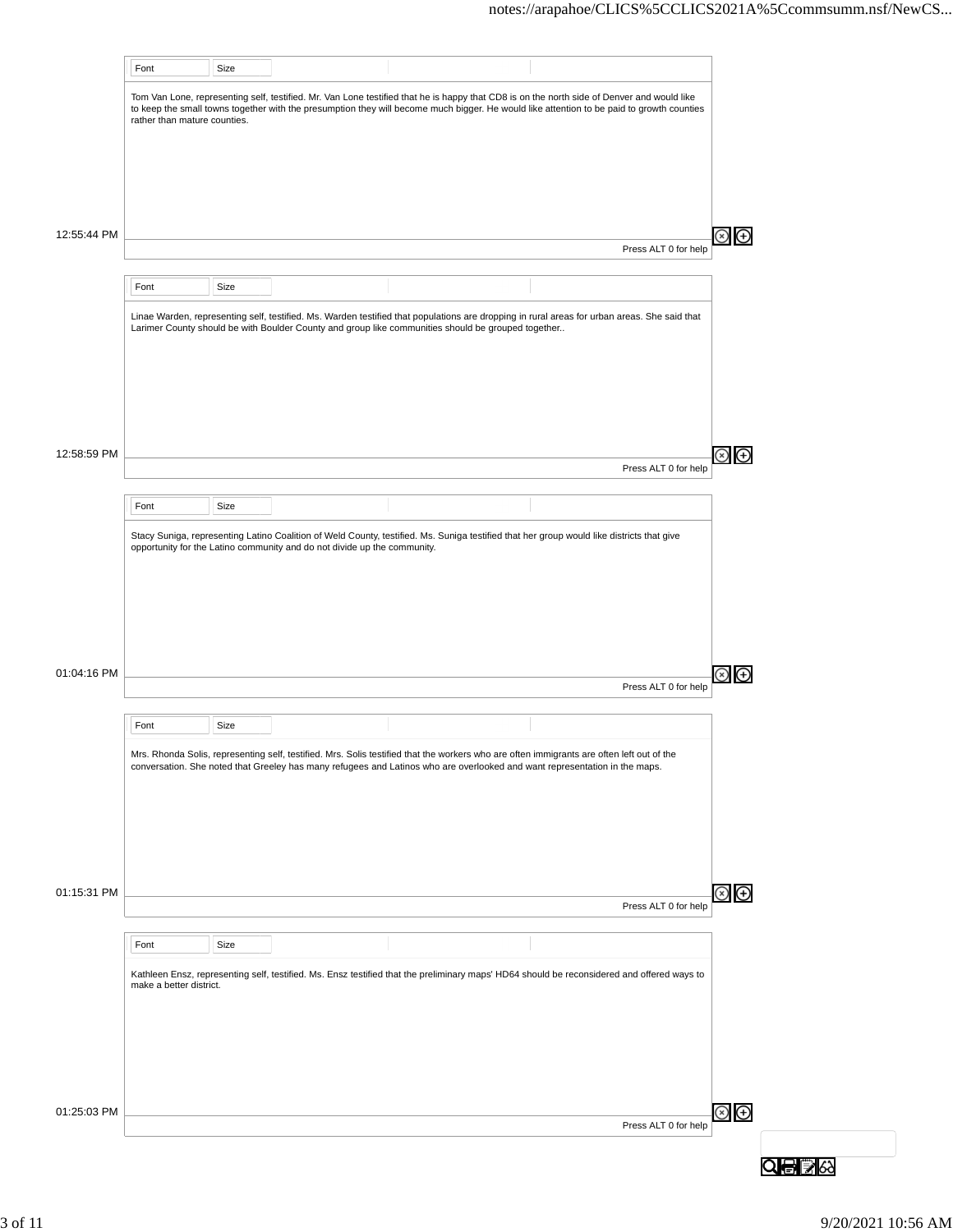|             | Font                                              | Size |                                                              |                                                                                                                                                      |                      |                        |
|-------------|---------------------------------------------------|------|--------------------------------------------------------------|------------------------------------------------------------------------------------------------------------------------------------------------------|----------------------|------------------------|
|             |                                                   |      |                                                              |                                                                                                                                                      |                      |                        |
|             | and other resource issues.                        |      |                                                              | Ms. Dale Karlin, representing self, testified. Ms. Karlin testified that her concerns are the environment and the issues relating to fossil fuels    |                      |                        |
|             |                                                   |      |                                                              |                                                                                                                                                      |                      |                        |
|             |                                                   |      |                                                              |                                                                                                                                                      |                      |                        |
|             |                                                   |      |                                                              |                                                                                                                                                      |                      |                        |
|             |                                                   |      |                                                              |                                                                                                                                                      |                      |                        |
|             |                                                   |      |                                                              |                                                                                                                                                      |                      |                        |
| 01:34:35 PM |                                                   |      |                                                              |                                                                                                                                                      |                      |                        |
|             |                                                   |      |                                                              |                                                                                                                                                      | Press ALT 0 for help |                        |
|             |                                                   |      |                                                              |                                                                                                                                                      |                      |                        |
|             | Font                                              | Size |                                                              |                                                                                                                                                      |                      |                        |
|             |                                                   |      |                                                              | Cathy Shull, representing Pro 15, testified. Ms. Shull testified that many of the places losing population and gaining population are in the         |                      |                        |
|             |                                                   |      | Eastern Plains, so they would like the maps to reflect that. |                                                                                                                                                      |                      |                        |
|             |                                                   |      |                                                              |                                                                                                                                                      |                      |                        |
|             |                                                   |      |                                                              |                                                                                                                                                      |                      |                        |
|             |                                                   |      |                                                              |                                                                                                                                                      |                      |                        |
|             |                                                   |      |                                                              |                                                                                                                                                      |                      |                        |
|             |                                                   |      |                                                              |                                                                                                                                                      |                      |                        |
|             |                                                   |      |                                                              |                                                                                                                                                      |                      |                        |
| 01:38:44 PM |                                                   |      |                                                              |                                                                                                                                                      | Press ALT 0 for help |                        |
|             |                                                   |      |                                                              |                                                                                                                                                      |                      |                        |
|             | Font                                              | Size |                                                              |                                                                                                                                                      |                      |                        |
|             |                                                   |      |                                                              |                                                                                                                                                      |                      |                        |
|             | district.                                         |      |                                                              | Robert Casey, representing self, testified. Mr. Casey testified that the University of Northern Colorado campus should be in a single                |                      |                        |
|             |                                                   |      |                                                              |                                                                                                                                                      |                      |                        |
|             |                                                   |      |                                                              |                                                                                                                                                      |                      |                        |
|             |                                                   |      |                                                              |                                                                                                                                                      |                      |                        |
|             |                                                   |      |                                                              |                                                                                                                                                      |                      |                        |
|             |                                                   |      |                                                              |                                                                                                                                                      |                      |                        |
|             |                                                   |      |                                                              |                                                                                                                                                      |                      |                        |
| 01:43:15 PM |                                                   |      |                                                              |                                                                                                                                                      |                      |                        |
|             |                                                   |      |                                                              |                                                                                                                                                      | Press ALT 0 for help |                        |
|             |                                                   |      |                                                              |                                                                                                                                                      |                      |                        |
|             | Font                                              | Size |                                                              |                                                                                                                                                      |                      |                        |
|             |                                                   |      |                                                              | Emperatriz Lugo, representing self, testified. Ms. Lugo testified that members of the Latino community work in industries that produce and           |                      |                        |
|             |                                                   |      |                                                              | cultivate many of the products that are produced in the area. She would like to the Latino community to have more representation.                    |                      |                        |
|             |                                                   |      |                                                              |                                                                                                                                                      |                      |                        |
|             |                                                   |      |                                                              |                                                                                                                                                      |                      |                        |
|             |                                                   |      |                                                              |                                                                                                                                                      |                      |                        |
|             |                                                   |      |                                                              |                                                                                                                                                      |                      |                        |
|             |                                                   |      |                                                              |                                                                                                                                                      |                      |                        |
|             |                                                   |      |                                                              |                                                                                                                                                      |                      |                        |
| 01:45:15 PM |                                                   |      |                                                              |                                                                                                                                                      | Press ALT 0 for help |                        |
|             |                                                   |      |                                                              |                                                                                                                                                      |                      |                        |
|             | Font                                              | Size |                                                              |                                                                                                                                                      |                      |                        |
|             |                                                   |      |                                                              |                                                                                                                                                      |                      |                        |
|             |                                                   |      |                                                              | Mrs. Diane Trujillo, representing self, testified. Mrs. Trujillo testified that she would like to eliminate the slicing and dicing of Weld County in |                      |                        |
|             | multiple congressional and legislative districts. |      |                                                              |                                                                                                                                                      |                      |                        |
|             |                                                   |      |                                                              |                                                                                                                                                      |                      |                        |
|             |                                                   |      |                                                              |                                                                                                                                                      |                      |                        |
|             |                                                   |      |                                                              |                                                                                                                                                      |                      |                        |
|             |                                                   |      |                                                              |                                                                                                                                                      |                      |                        |
|             |                                                   |      |                                                              |                                                                                                                                                      |                      |                        |
|             |                                                   |      |                                                              |                                                                                                                                                      |                      |                        |
| 01:51:20 PM |                                                   |      |                                                              |                                                                                                                                                      | Press ALT 0 for help | $\circledcirc$ $\odot$ |
|             |                                                   |      |                                                              |                                                                                                                                                      |                      |                        |
|             |                                                   |      |                                                              |                                                                                                                                                      |                      |                        |
|             |                                                   |      |                                                              |                                                                                                                                                      |                      |                        |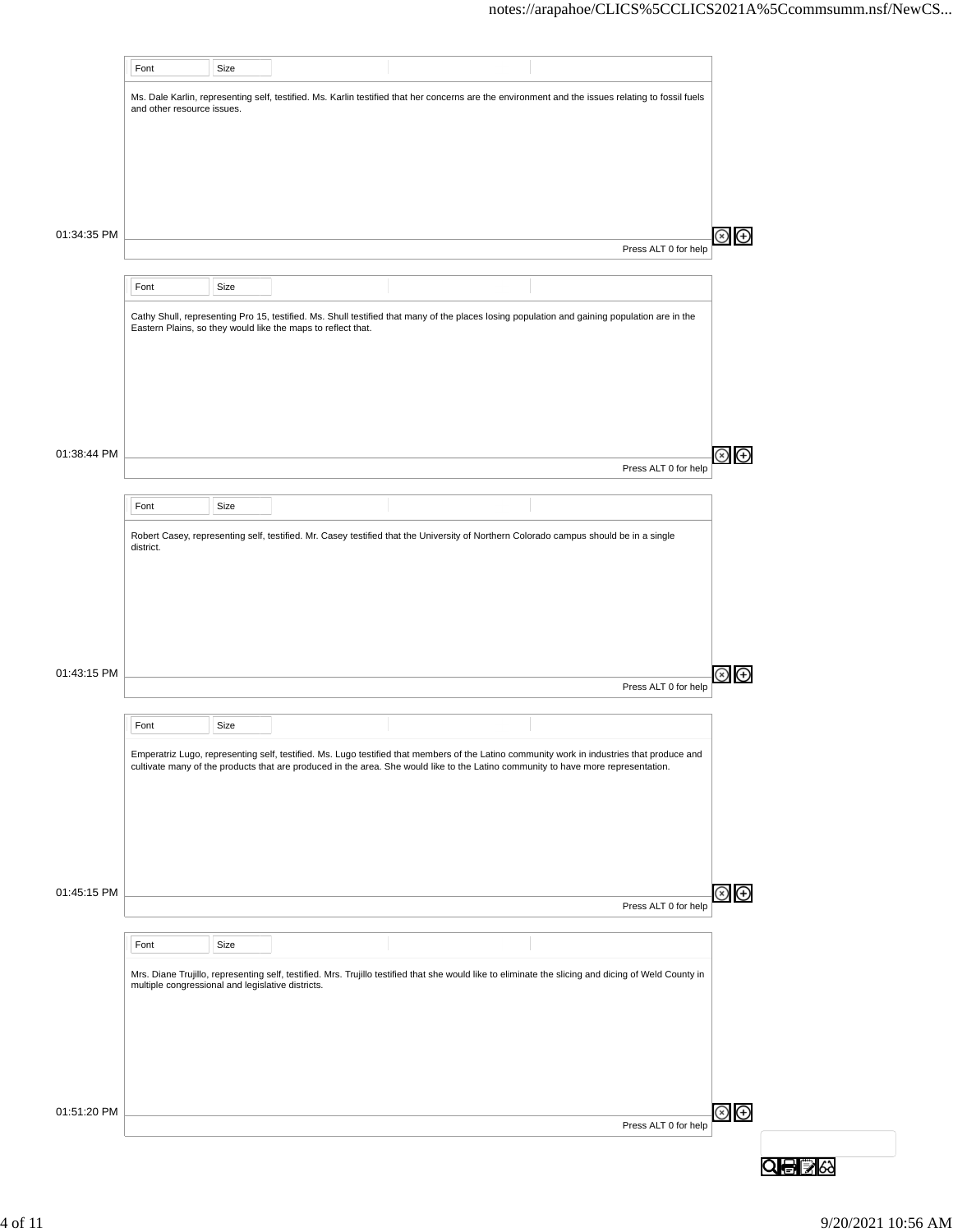|             | Font                                        | Size |                                                                                 |                                                                                                                                                                                                                                               |                      |                |
|-------------|---------------------------------------------|------|---------------------------------------------------------------------------------|-----------------------------------------------------------------------------------------------------------------------------------------------------------------------------------------------------------------------------------------------|----------------------|----------------|
|             |                                             |      |                                                                                 | Mr. Wayne Trujillo, representing self, testified. Mr. Trujillo testified that he would like districts to represent the oil and gas industries and                                                                                             |                      |                |
|             | Latinos.                                    |      |                                                                                 |                                                                                                                                                                                                                                               |                      |                |
|             |                                             |      |                                                                                 |                                                                                                                                                                                                                                               |                      |                |
|             |                                             |      |                                                                                 |                                                                                                                                                                                                                                               |                      |                |
|             |                                             |      |                                                                                 |                                                                                                                                                                                                                                               |                      |                |
|             |                                             |      |                                                                                 |                                                                                                                                                                                                                                               |                      |                |
|             |                                             |      |                                                                                 |                                                                                                                                                                                                                                               |                      |                |
| 01:56:25 PM |                                             |      |                                                                                 |                                                                                                                                                                                                                                               | Press ALT 0 for help | Θ              |
|             |                                             |      |                                                                                 |                                                                                                                                                                                                                                               |                      |                |
|             | Font                                        | Size |                                                                                 |                                                                                                                                                                                                                                               |                      |                |
|             |                                             |      |                                                                                 |                                                                                                                                                                                                                                               |                      |                |
|             |                                             |      | communities of Boulder and Fort Collins that they are grouped with.             | Kristin Stephens, representing self, testified. Ms. Stephens testified that Larimer County likes their current congressional district and the                                                                                                 |                      |                |
|             |                                             |      |                                                                                 |                                                                                                                                                                                                                                               |                      |                |
|             |                                             |      |                                                                                 |                                                                                                                                                                                                                                               |                      |                |
|             |                                             |      |                                                                                 |                                                                                                                                                                                                                                               |                      |                |
|             |                                             |      |                                                                                 |                                                                                                                                                                                                                                               |                      |                |
|             |                                             |      |                                                                                 |                                                                                                                                                                                                                                               |                      |                |
| 02:01:46 PM |                                             |      |                                                                                 |                                                                                                                                                                                                                                               |                      | ⊕              |
|             |                                             |      |                                                                                 |                                                                                                                                                                                                                                               | Press ALT 0 for help |                |
|             |                                             |      |                                                                                 |                                                                                                                                                                                                                                               |                      |                |
|             | Font                                        | Size |                                                                                 |                                                                                                                                                                                                                                               |                      |                |
|             | of interest and diversity to be maintained. |      |                                                                                 | Ms. Patricia Bruner, representing self, testified. Ms. Bruner testified that her community is highly diverse and she would like communities                                                                                                   |                      |                |
|             |                                             |      |                                                                                 |                                                                                                                                                                                                                                               |                      |                |
|             |                                             |      |                                                                                 |                                                                                                                                                                                                                                               |                      |                |
|             |                                             |      |                                                                                 |                                                                                                                                                                                                                                               |                      |                |
|             |                                             |      |                                                                                 |                                                                                                                                                                                                                                               |                      |                |
|             |                                             |      |                                                                                 |                                                                                                                                                                                                                                               |                      |                |
|             |                                             |      |                                                                                 |                                                                                                                                                                                                                                               |                      |                |
|             |                                             |      |                                                                                 |                                                                                                                                                                                                                                               |                      |                |
|             |                                             |      |                                                                                 |                                                                                                                                                                                                                                               |                      | ⊕              |
|             |                                             |      |                                                                                 |                                                                                                                                                                                                                                               | Press ALT 0 for help |                |
|             | Font                                        | Size |                                                                                 |                                                                                                                                                                                                                                               |                      |                |
|             |                                             |      |                                                                                 |                                                                                                                                                                                                                                               |                      |                |
|             |                                             |      |                                                                                 | Mrs. Tannis Bator, representing self, testified. Mrs. Bator testified that the University of Northern Colorado should not be separated in the<br>maps. She continued that communities of interest should also be considered in the districts. |                      |                |
|             |                                             |      |                                                                                 |                                                                                                                                                                                                                                               |                      |                |
|             |                                             |      |                                                                                 |                                                                                                                                                                                                                                               |                      |                |
|             |                                             |      |                                                                                 |                                                                                                                                                                                                                                               |                      |                |
|             |                                             |      |                                                                                 |                                                                                                                                                                                                                                               |                      |                |
| 02:04:55 PM |                                             |      |                                                                                 |                                                                                                                                                                                                                                               |                      |                |
| 02:08:36 PM |                                             |      |                                                                                 |                                                                                                                                                                                                                                               |                      | $\circledcirc$ |
|             |                                             |      |                                                                                 |                                                                                                                                                                                                                                               | Press ALT 0 for help |                |
|             |                                             |      |                                                                                 |                                                                                                                                                                                                                                               |                      |                |
|             | Font                                        | Size |                                                                                 |                                                                                                                                                                                                                                               |                      |                |
|             |                                             |      |                                                                                 | Mrs. Beverly Wallace, representing self, testified. Mrs. Wallace testified that Greeley is rapidly growing and that they share a lot in                                                                                                       |                      |                |
|             |                                             |      | common with Larimer County, which they would like to be considered in the maps. |                                                                                                                                                                                                                                               |                      |                |
|             |                                             |      |                                                                                 |                                                                                                                                                                                                                                               |                      |                |
|             |                                             |      |                                                                                 |                                                                                                                                                                                                                                               |                      |                |
|             |                                             |      |                                                                                 |                                                                                                                                                                                                                                               |                      |                |
|             |                                             |      |                                                                                 |                                                                                                                                                                                                                                               |                      |                |
|             |                                             |      |                                                                                 |                                                                                                                                                                                                                                               |                      |                |
|             |                                             |      |                                                                                 |                                                                                                                                                                                                                                               |                      | $\circledcirc$ |
| 02:12:08 PM |                                             |      |                                                                                 |                                                                                                                                                                                                                                               | Press ALT 0 for help |                |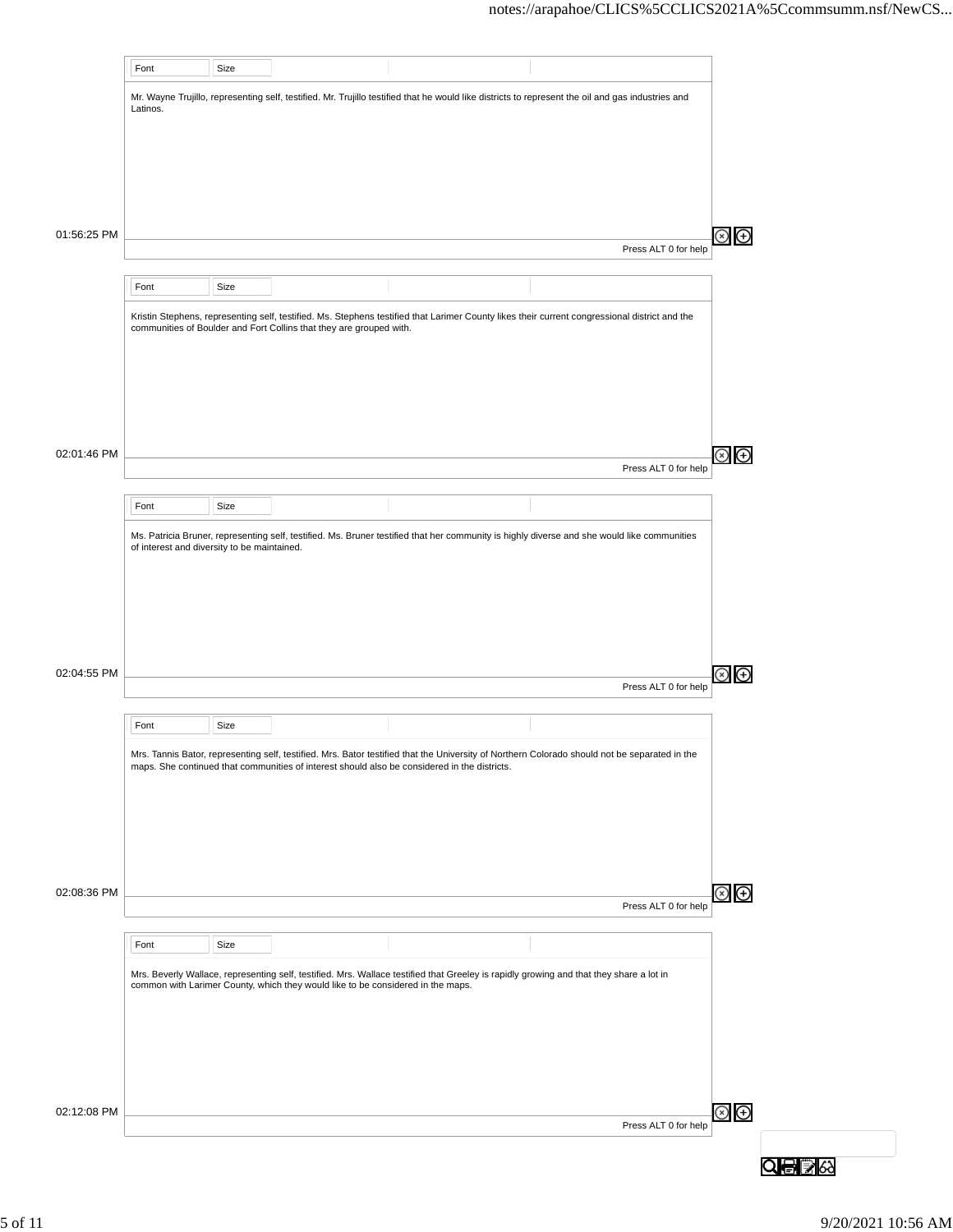|             | Font | Size                                            |                                                                                                                                                                                                                                                            |                      |                 |
|-------------|------|-------------------------------------------------|------------------------------------------------------------------------------------------------------------------------------------------------------------------------------------------------------------------------------------------------------------|----------------------|-----------------|
|             |      |                                                 | Tommy Butler, representing self, testified. Mr. Butler testified that preliminary HD64 cuts communities of interests, and the congressional<br>districts do not account for the growth of Greeley and often districts them with the Eastern Plains.        |                      |                 |
|             |      |                                                 |                                                                                                                                                                                                                                                            |                      |                 |
|             |      |                                                 |                                                                                                                                                                                                                                                            |                      |                 |
|             |      |                                                 |                                                                                                                                                                                                                                                            |                      |                 |
| 02:15:12 PM |      |                                                 |                                                                                                                                                                                                                                                            |                      | $\bigoplus$     |
|             |      |                                                 |                                                                                                                                                                                                                                                            | Press ALT 0 for help |                 |
|             | Font | Size                                            |                                                                                                                                                                                                                                                            |                      |                 |
|             |      | communities and watersheds districted together. | Mr. Bill Jerke, representing self, testified. Mr. Jerke testified that Weld County is a community of interest and would like to see the                                                                                                                    |                      |                 |
|             |      |                                                 |                                                                                                                                                                                                                                                            |                      |                 |
|             |      |                                                 |                                                                                                                                                                                                                                                            |                      |                 |
|             |      |                                                 |                                                                                                                                                                                                                                                            |                      |                 |
|             |      |                                                 |                                                                                                                                                                                                                                                            |                      |                 |
| 02:21:42 PM |      |                                                 |                                                                                                                                                                                                                                                            | Press ALT 0 for help | Θ<br>$(\times)$ |
|             | Font | Size                                            |                                                                                                                                                                                                                                                            |                      |                 |
|             |      |                                                 | Mrs. Adrienne Sandoval, representing Town of Platteville, testified. She stated that Platteville would like to be districted with Weld due to                                                                                                              |                      |                 |
|             |      | their size and asked for changes to CD8.        |                                                                                                                                                                                                                                                            |                      |                 |
|             |      |                                                 |                                                                                                                                                                                                                                                            |                      |                 |
|             |      |                                                 |                                                                                                                                                                                                                                                            |                      |                 |
|             |      |                                                 |                                                                                                                                                                                                                                                            |                      |                 |
| 02:34:14 PM |      |                                                 |                                                                                                                                                                                                                                                            | Press ALT 0 for help | ⊕               |
|             |      |                                                 |                                                                                                                                                                                                                                                            |                      |                 |
|             | Font | Size                                            |                                                                                                                                                                                                                                                            |                      |                 |
|             |      |                                                 | Mr. Hunter Rivera, representing self, testified. Mr. Rivera testified that Weld County went from four house districts to nine with only a<br>handful of residents from Weld County in some of them. He asked to have Weld legislative districts revisited. |                      |                 |
|             |      |                                                 |                                                                                                                                                                                                                                                            |                      |                 |
|             |      |                                                 |                                                                                                                                                                                                                                                            |                      |                 |
|             |      |                                                 |                                                                                                                                                                                                                                                            |                      |                 |
| 02:36:39 PM |      |                                                 |                                                                                                                                                                                                                                                            |                      | $\circledast$   |
|             |      |                                                 |                                                                                                                                                                                                                                                            | Press ALT 0 for help |                 |
|             | Font | Size                                            |                                                                                                                                                                                                                                                            |                      |                 |
|             |      |                                                 | Ms. Elizabet Garcia, representing self, testified. Ms. Garcia testified that Greeley's growth should put them in CD8 to represent the                                                                                                                      |                      |                 |
|             |      |                                                 | communities of interest. She believes that the communities of interest need strong federal representation.                                                                                                                                                 |                      |                 |
|             |      |                                                 |                                                                                                                                                                                                                                                            |                      |                 |
|             |      |                                                 |                                                                                                                                                                                                                                                            |                      |                 |
|             |      |                                                 |                                                                                                                                                                                                                                                            |                      |                 |
| 02:40:05 PM |      |                                                 |                                                                                                                                                                                                                                                            | Press ALT 0 for help | $\circledast$   |
|             |      |                                                 |                                                                                                                                                                                                                                                            |                      |                 |
|             |      |                                                 |                                                                                                                                                                                                                                                            |                      |                 |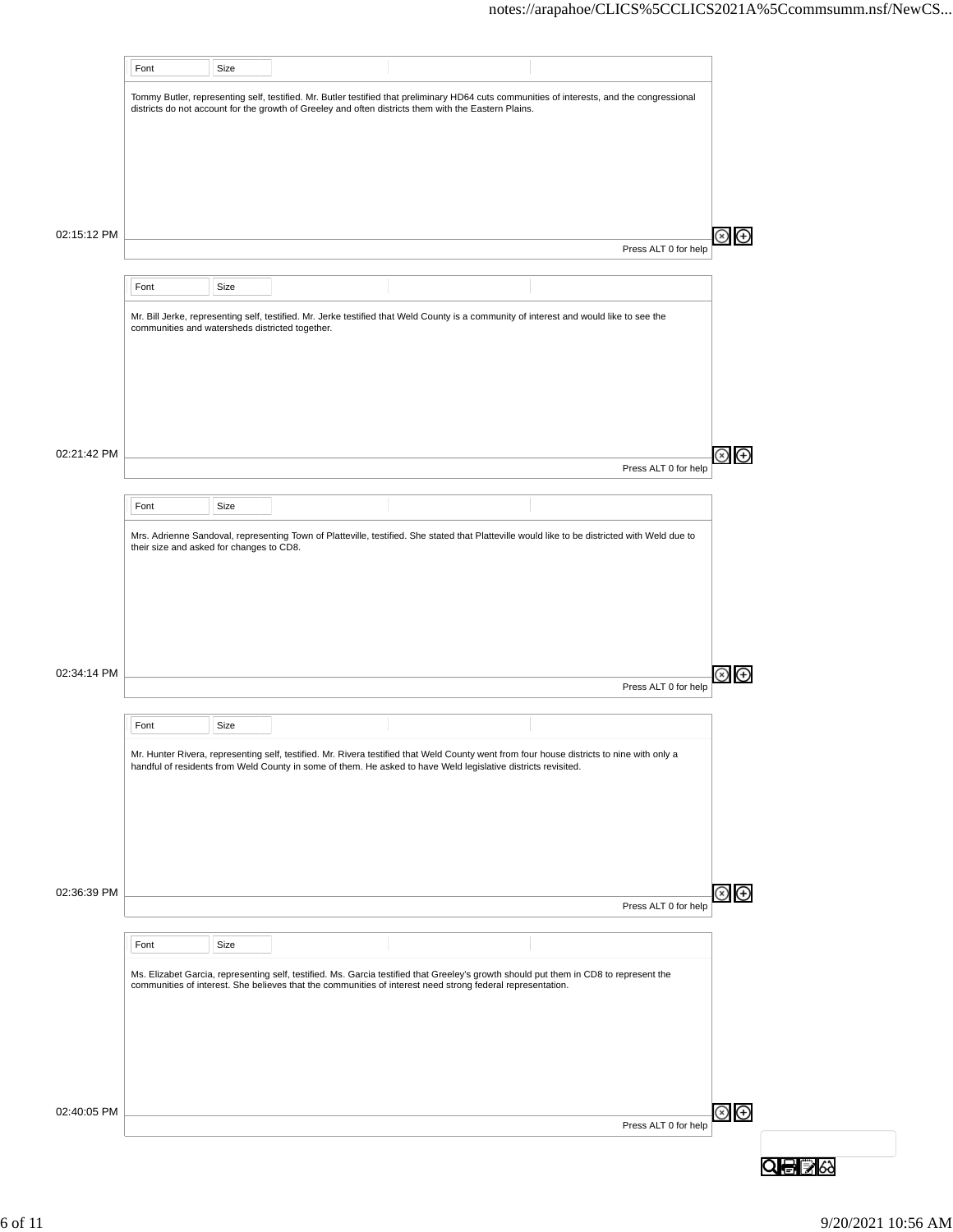|             | Font                                          | Size |                                                                                                                                                                                                                      |  |                      |                |
|-------------|-----------------------------------------------|------|----------------------------------------------------------------------------------------------------------------------------------------------------------------------------------------------------------------------|--|----------------------|----------------|
|             |                                               |      | Kreg Vollmer, representing Weld County Farm Bureau, testified. Mr. Vollmer testified that he likes CD4 but would like CD8 revisited. He                                                                              |  |                      |                |
|             |                                               |      | would like to to have two separate representatives to represent distinct types of agriculture.                                                                                                                       |  |                      |                |
|             |                                               |      |                                                                                                                                                                                                                      |  |                      |                |
|             |                                               |      |                                                                                                                                                                                                                      |  |                      |                |
|             |                                               |      |                                                                                                                                                                                                                      |  |                      |                |
|             |                                               |      |                                                                                                                                                                                                                      |  |                      |                |
| 02:44:35 PM |                                               |      |                                                                                                                                                                                                                      |  | Press ALT 0 for help | ⊕              |
|             |                                               |      |                                                                                                                                                                                                                      |  |                      |                |
|             | Font                                          | Size |                                                                                                                                                                                                                      |  |                      |                |
|             | proposed HD64 and loses their representation. |      | Dr. Sandy Magnuson, representing self, testified. Dr. Magnuson testified on current HD50 and how her current community is split up in the                                                                            |  |                      |                |
|             |                                               |      |                                                                                                                                                                                                                      |  |                      |                |
|             |                                               |      |                                                                                                                                                                                                                      |  |                      |                |
|             |                                               |      |                                                                                                                                                                                                                      |  |                      |                |
|             |                                               |      |                                                                                                                                                                                                                      |  |                      |                |
| 02:46:09 PM |                                               |      |                                                                                                                                                                                                                      |  |                      | Θ              |
|             |                                               |      |                                                                                                                                                                                                                      |  | Press ALT 0 for help |                |
|             | Font                                          | Size |                                                                                                                                                                                                                      |  |                      |                |
|             |                                               |      | Ms. Patricia Califana, representing self, testified. Ms. Califana testified that Greeley would like to be districted together without being                                                                          |  |                      |                |
|             | broken up.                                    |      |                                                                                                                                                                                                                      |  |                      |                |
|             |                                               |      |                                                                                                                                                                                                                      |  |                      |                |
|             |                                               |      |                                                                                                                                                                                                                      |  |                      |                |
|             |                                               |      |                                                                                                                                                                                                                      |  |                      |                |
|             |                                               |      |                                                                                                                                                                                                                      |  |                      |                |
| 02:54:35 PM |                                               |      |                                                                                                                                                                                                                      |  | Press ALT 0 for help | ⊕              |
|             |                                               |      |                                                                                                                                                                                                                      |  |                      |                |
|             | Font                                          | Size |                                                                                                                                                                                                                      |  |                      |                |
|             |                                               |      | Mr. Richard Werner, representing self, testified. Mr. Werner testified that he wants commissioners to look at the current census numbers<br>as they are with consideration for growth and keeping Weld County whole. |  |                      |                |
|             |                                               |      |                                                                                                                                                                                                                      |  |                      |                |
|             |                                               |      |                                                                                                                                                                                                                      |  |                      |                |
|             |                                               |      |                                                                                                                                                                                                                      |  |                      |                |
|             |                                               |      |                                                                                                                                                                                                                      |  |                      |                |
| 02:56:13 PM |                                               |      |                                                                                                                                                                                                                      |  |                      | $\oplus$       |
|             |                                               |      |                                                                                                                                                                                                                      |  | Press ALT 0 for help |                |
|             | Font                                          | Size |                                                                                                                                                                                                                      |  |                      |                |
|             |                                               |      | Ms. Chandra Wilkins, representing self, testified. Ms. Wilkins testified that she is upset with the Congressional Commission's decision to                                                                           |  |                      |                |
|             |                                               |      | keep prisoners districted at their correctional facility.                                                                                                                                                            |  |                      |                |
|             |                                               |      |                                                                                                                                                                                                                      |  |                      |                |
|             |                                               |      |                                                                                                                                                                                                                      |  |                      |                |
|             |                                               |      |                                                                                                                                                                                                                      |  |                      |                |
|             |                                               |      |                                                                                                                                                                                                                      |  |                      |                |
| 03:04:13 PM |                                               |      |                                                                                                                                                                                                                      |  | Press ALT 0 for help | $\circledcirc$ |
|             |                                               |      |                                                                                                                                                                                                                      |  |                      |                |
|             |                                               |      |                                                                                                                                                                                                                      |  |                      |                |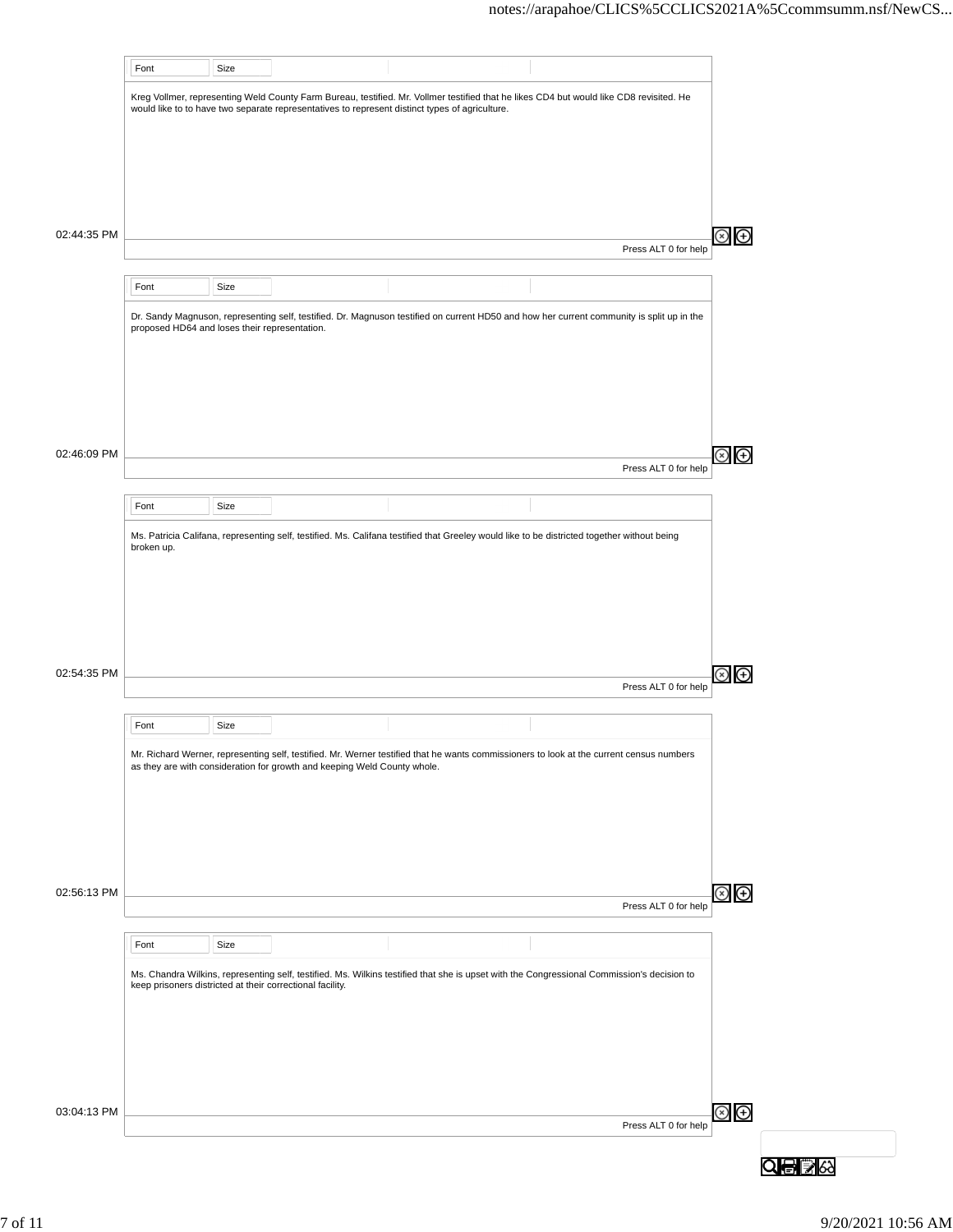|             | Font                                        | Size |                                                               |                                                                                                                                                                                                                                                               |                      |               |
|-------------|---------------------------------------------|------|---------------------------------------------------------------|---------------------------------------------------------------------------------------------------------------------------------------------------------------------------------------------------------------------------------------------------------------|----------------------|---------------|
|             | like Weld County to be districted together. |      |                                                               | Mr. Ryan Gonzalez, representing self, testified. Mr. Gonzalez testified that he would like to remove Douglas County from CD4 and would                                                                                                                        |                      |               |
|             |                                             |      |                                                               |                                                                                                                                                                                                                                                               |                      |               |
|             |                                             |      |                                                               |                                                                                                                                                                                                                                                               |                      |               |
|             |                                             |      |                                                               |                                                                                                                                                                                                                                                               |                      |               |
| 03:08:16 PM |                                             |      |                                                               |                                                                                                                                                                                                                                                               |                      | ⊗<br>⊕        |
|             |                                             |      |                                                               |                                                                                                                                                                                                                                                               | Press ALT 0 for help |               |
|             | Font                                        | Size |                                                               |                                                                                                                                                                                                                                                               |                      |               |
|             |                                             |      |                                                               | Weld County Commissioner Lori Saine, representing self, testified. Commissioner Saine testified that Boulder County and Weld County                                                                                                                           |                      |               |
|             |                                             |      | have different interests and should be districted separately. |                                                                                                                                                                                                                                                               |                      |               |
|             |                                             |      |                                                               |                                                                                                                                                                                                                                                               |                      |               |
|             |                                             |      |                                                               |                                                                                                                                                                                                                                                               |                      |               |
|             |                                             |      |                                                               |                                                                                                                                                                                                                                                               |                      |               |
| 03:14:07 PM |                                             |      |                                                               |                                                                                                                                                                                                                                                               | Press ALT 0 for help | ⊗<br>⊕        |
|             |                                             |      |                                                               |                                                                                                                                                                                                                                                               |                      |               |
|             | Font                                        | Size |                                                               |                                                                                                                                                                                                                                                               |                      |               |
|             |                                             |      |                                                               | Ms. Ann laPlante, representing self, testified. Ms. laPlante testified that she would like HD50 to be revisited and would like Weld County to<br>be districted together instead of putting Douglas County and Boulder County with Weld in separate districts. |                      |               |
|             |                                             |      |                                                               |                                                                                                                                                                                                                                                               |                      |               |
|             |                                             |      |                                                               |                                                                                                                                                                                                                                                               |                      |               |
|             |                                             |      |                                                               |                                                                                                                                                                                                                                                               |                      |               |
|             |                                             |      |                                                               |                                                                                                                                                                                                                                                               |                      |               |
| 03:19:54 PM |                                             |      |                                                               |                                                                                                                                                                                                                                                               | Press ALT 0 for help | ⊗<br>⊕        |
|             |                                             |      |                                                               |                                                                                                                                                                                                                                                               |                      |               |
|             | Font                                        | Size |                                                               |                                                                                                                                                                                                                                                               |                      |               |
|             | growth and interests.                       |      |                                                               | Ms. Barbara Whinery, representing self, testified. Ms. Whinery testified that Greeley is a Front Range community due to its population                                                                                                                        |                      |               |
|             |                                             |      |                                                               |                                                                                                                                                                                                                                                               |                      |               |
|             |                                             |      |                                                               |                                                                                                                                                                                                                                                               |                      |               |
|             |                                             |      |                                                               |                                                                                                                                                                                                                                                               |                      |               |
| 03:23:38 PM |                                             |      |                                                               |                                                                                                                                                                                                                                                               |                      | $\circledast$ |
|             |                                             |      |                                                               |                                                                                                                                                                                                                                                               | Press ALT 0 for help |               |
|             | Font                                        | Size |                                                               |                                                                                                                                                                                                                                                               |                      |               |
|             |                                             |      |                                                               | Mrs. Evelyn King, representing self, testified. Mrs. King testified that she would like to put Weld and Larimer Counties together in a single                                                                                                                 |                      |               |
|             |                                             |      |                                                               | congressional district and then add Greeley and other urban areas to a Front Range district.                                                                                                                                                                  |                      |               |
|             |                                             |      |                                                               |                                                                                                                                                                                                                                                               |                      |               |
|             |                                             |      |                                                               |                                                                                                                                                                                                                                                               |                      |               |
|             |                                             |      |                                                               |                                                                                                                                                                                                                                                               |                      |               |
| 03:28:18 PM |                                             |      |                                                               |                                                                                                                                                                                                                                                               |                      | $\circledast$ |
|             |                                             |      |                                                               |                                                                                                                                                                                                                                                               | Press ALT 0 for help |               |
|             |                                             |      |                                                               |                                                                                                                                                                                                                                                               |                      |               |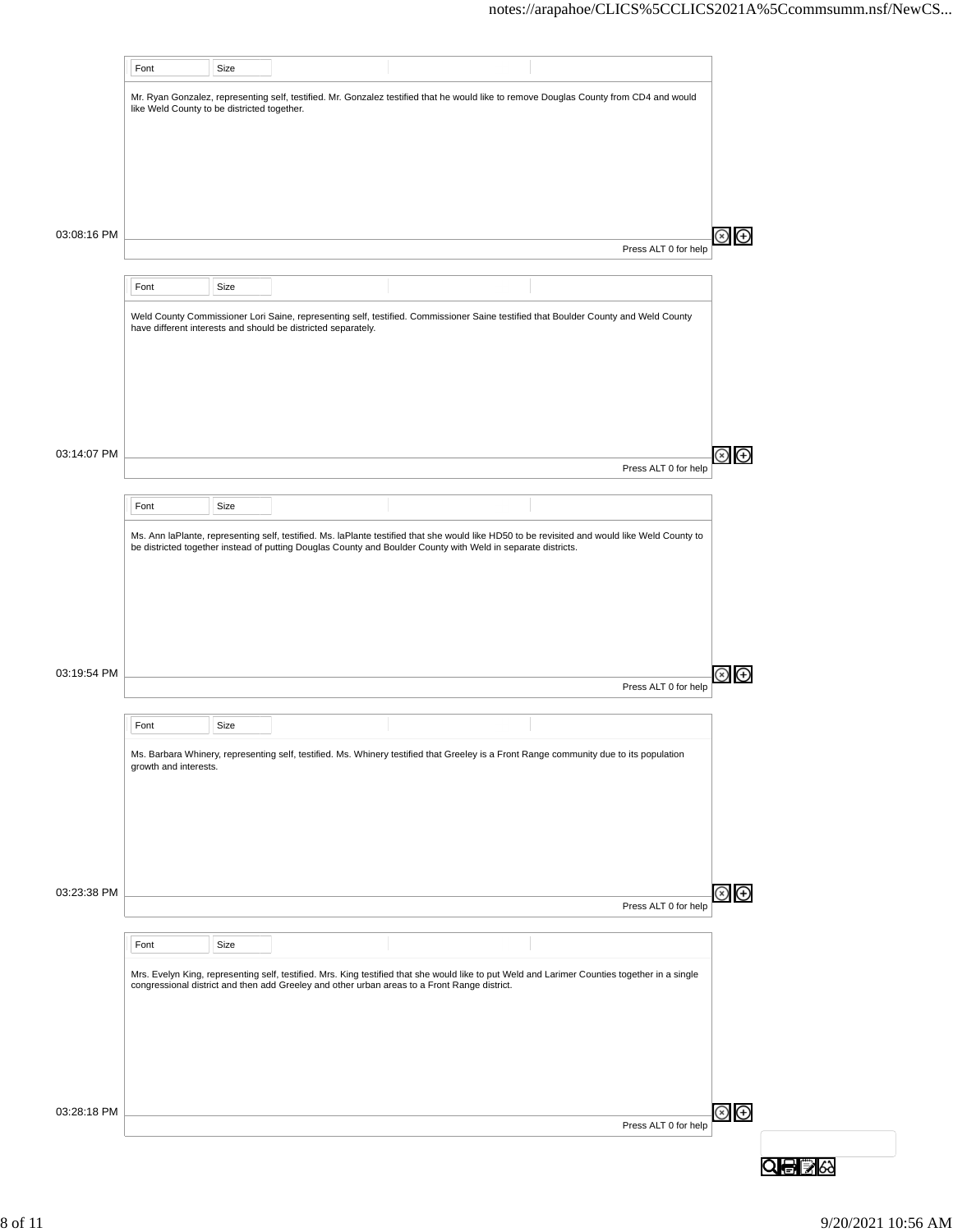|             | Font          | Size |                                                             |                                                                                                                                                                                                                                               |                      |               |
|-------------|---------------|------|-------------------------------------------------------------|-----------------------------------------------------------------------------------------------------------------------------------------------------------------------------------------------------------------------------------------------|----------------------|---------------|
|             |               |      | whereas Larimer and Weld Counties have shared interests.    | Mrs DeAndrea Arndt, representing self, testified. Mrs. Arndt testified that Boulder and Weld Counties have had a contentious relationship                                                                                                     |                      |               |
|             |               |      |                                                             |                                                                                                                                                                                                                                               |                      |               |
|             |               |      |                                                             |                                                                                                                                                                                                                                               |                      |               |
|             |               |      |                                                             |                                                                                                                                                                                                                                               |                      |               |
| 03:32:58 PM |               |      |                                                             |                                                                                                                                                                                                                                               |                      |               |
|             |               |      |                                                             |                                                                                                                                                                                                                                               | Press ALT 0 for help |               |
|             | Font          | Size |                                                             |                                                                                                                                                                                                                                               |                      |               |
|             |               |      |                                                             | Steven Kanten, representing self, testified. Mr. Kanten testified that the map is a good beginning, but he wants to keep the districts simple<br>and reflect the communities better. He discussed how he believes this could be accomplished. |                      |               |
|             |               |      |                                                             |                                                                                                                                                                                                                                               |                      |               |
|             |               |      |                                                             |                                                                                                                                                                                                                                               |                      |               |
|             |               |      |                                                             |                                                                                                                                                                                                                                               |                      |               |
|             |               |      |                                                             |                                                                                                                                                                                                                                               |                      |               |
| 03:38:40 PM |               |      |                                                             |                                                                                                                                                                                                                                               | Press ALT 0 for help |               |
|             |               |      |                                                             |                                                                                                                                                                                                                                               |                      |               |
|             | Font          | Size |                                                             |                                                                                                                                                                                                                                               |                      |               |
|             | community.    |      |                                                             | Ms. Therese Gilbert, representing self, testified. Ms. Gilbert would like to keep old Greeley districted together because it has a tight knit                                                                                                 |                      |               |
|             |               |      |                                                             |                                                                                                                                                                                                                                               |                      |               |
|             |               |      |                                                             |                                                                                                                                                                                                                                               |                      |               |
|             |               |      |                                                             |                                                                                                                                                                                                                                               |                      |               |
|             |               |      |                                                             |                                                                                                                                                                                                                                               |                      |               |
| 03:39:56 PM |               |      |                                                             |                                                                                                                                                                                                                                               | Press ALT 0 for help |               |
|             |               |      |                                                             |                                                                                                                                                                                                                                               |                      |               |
|             | Font          | Size |                                                             |                                                                                                                                                                                                                                               |                      |               |
|             |               |      | be districted together with other rural and like interests. | Commissioner Steve Moreno, representing Weld Board of County Commissioners, testified. Mr. Moreno testified that Weld County should                                                                                                           |                      |               |
|             |               |      |                                                             |                                                                                                                                                                                                                                               |                      |               |
|             |               |      |                                                             |                                                                                                                                                                                                                                               |                      |               |
|             |               |      |                                                             |                                                                                                                                                                                                                                               |                      |               |
|             |               |      |                                                             |                                                                                                                                                                                                                                               |                      |               |
| 03:43:27 PM |               |      |                                                             |                                                                                                                                                                                                                                               | Press ALT 0 for help | $\circledast$ |
|             |               |      |                                                             |                                                                                                                                                                                                                                               |                      |               |
|             | Font          | Size |                                                             |                                                                                                                                                                                                                                               |                      |               |
|             | incarcerated. |      |                                                             | Misty Plowright, representing self, testified. Ms. Plowright testified in opposition to keeping prisoners districted where they are                                                                                                           |                      |               |
|             |               |      |                                                             |                                                                                                                                                                                                                                               |                      |               |
|             |               |      |                                                             |                                                                                                                                                                                                                                               |                      |               |
|             |               |      |                                                             |                                                                                                                                                                                                                                               |                      |               |
|             |               |      |                                                             |                                                                                                                                                                                                                                               |                      |               |
| 03:51:59 PM |               |      |                                                             |                                                                                                                                                                                                                                               | Press ALT 0 for help | $\circledast$ |
|             |               |      |                                                             |                                                                                                                                                                                                                                               |                      |               |
|             |               |      |                                                             |                                                                                                                                                                                                                                               |                      |               |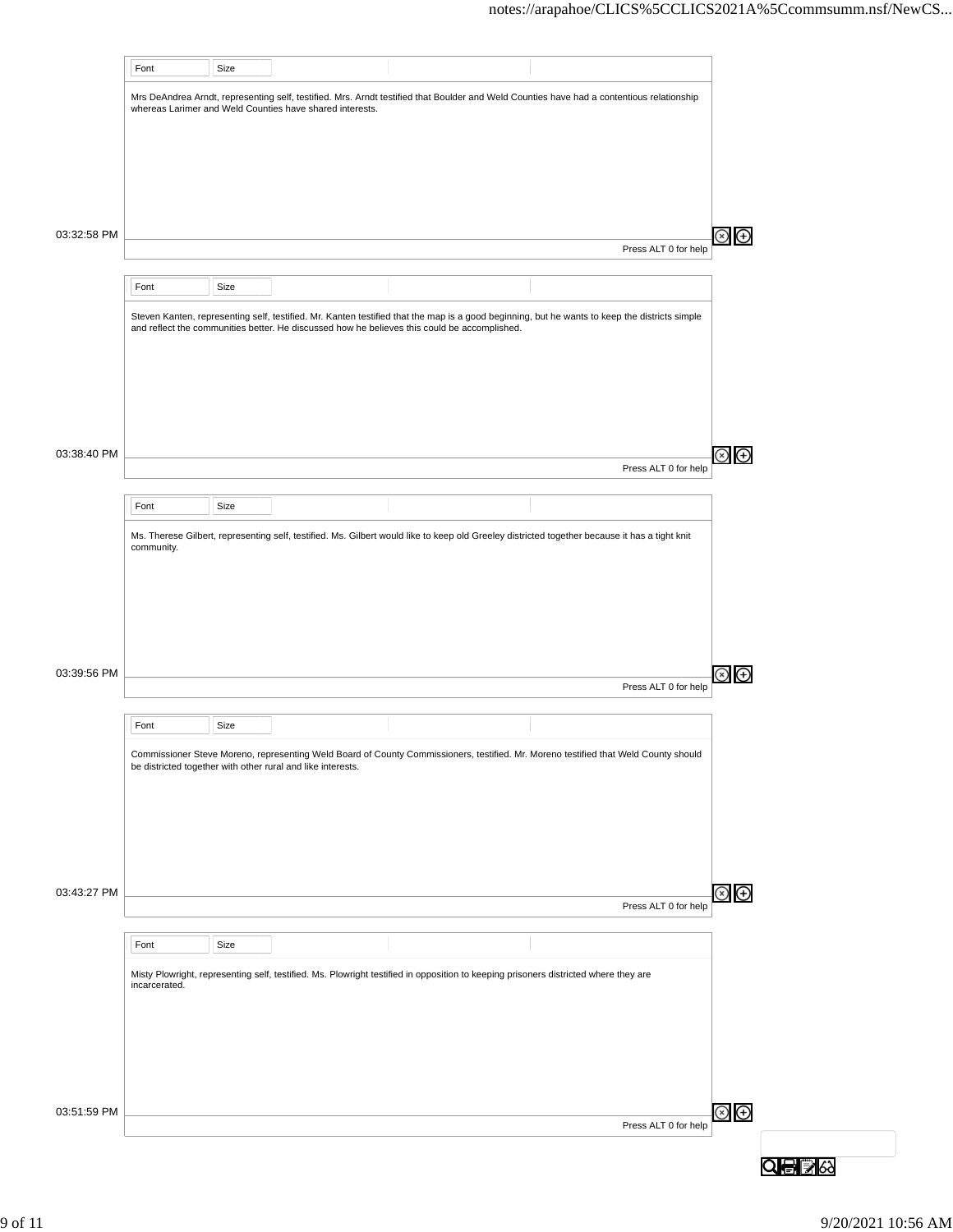|             | Font                      | Size |                                                                                   |                                                                                                                                                 |                      |                              |  |
|-------------|---------------------------|------|-----------------------------------------------------------------------------------|-------------------------------------------------------------------------------------------------------------------------------------------------|----------------------|------------------------------|--|
|             |                           |      |                                                                                   | Ms Gloria-K Belden, representing self, testified. Ms. Belden testified that she agrees with most speakers and wants to be grouped with her      |                      |                              |  |
|             | neighbors.                |      |                                                                                   |                                                                                                                                                 |                      |                              |  |
|             |                           |      |                                                                                   |                                                                                                                                                 |                      |                              |  |
|             |                           |      |                                                                                   |                                                                                                                                                 |                      |                              |  |
|             |                           |      |                                                                                   |                                                                                                                                                 |                      |                              |  |
| 03:55:54 PM |                           |      |                                                                                   |                                                                                                                                                 |                      | $\bigoplus$                  |  |
|             |                           |      |                                                                                   |                                                                                                                                                 | Press ALT 0 for help |                              |  |
|             | Font                      | Size |                                                                                   |                                                                                                                                                 |                      |                              |  |
|             |                           |      |                                                                                   | Kurt Hillman representing self, testified. Mr. Hillman testified that that he would like communities of interest in Weld County grouped         |                      |                              |  |
|             | together.                 |      |                                                                                   |                                                                                                                                                 |                      |                              |  |
|             |                           |      |                                                                                   |                                                                                                                                                 |                      |                              |  |
|             |                           |      |                                                                                   |                                                                                                                                                 |                      |                              |  |
|             |                           |      |                                                                                   |                                                                                                                                                 |                      |                              |  |
| 03:57:44 PM |                           |      |                                                                                   |                                                                                                                                                 |                      | $\bigoplus$<br>$\mathsf{x})$ |  |
|             |                           |      |                                                                                   |                                                                                                                                                 | Press ALT 0 for help |                              |  |
|             | Font                      | Size |                                                                                   |                                                                                                                                                 |                      |                              |  |
|             |                           |      |                                                                                   |                                                                                                                                                 |                      |                              |  |
|             |                           |      |                                                                                   | Jim Riesberg, representing self, testified. Mr. Reisberg testified that Greeley and Evans should be districted together as a like community.    |                      |                              |  |
|             |                           |      |                                                                                   |                                                                                                                                                 |                      |                              |  |
|             |                           |      |                                                                                   |                                                                                                                                                 |                      |                              |  |
|             |                           |      |                                                                                   |                                                                                                                                                 |                      |                              |  |
|             |                           |      |                                                                                   |                                                                                                                                                 |                      |                              |  |
| 03:59:58 PM |                           |      |                                                                                   |                                                                                                                                                 | Press ALT 0 for help | Θ                            |  |
|             |                           |      |                                                                                   |                                                                                                                                                 |                      |                              |  |
|             | Font                      | Size |                                                                                   |                                                                                                                                                 |                      |                              |  |
|             |                           |      | like to add Greeley a Front Range district and keep Weld County with rural areas. | Mitzi Maran, representing self, testified. Ms. Maran testified that Greeley is very urban and isn't connected to the rural areas. She would     |                      |                              |  |
|             |                           |      |                                                                                   |                                                                                                                                                 |                      |                              |  |
|             |                           |      |                                                                                   |                                                                                                                                                 |                      |                              |  |
|             |                           |      |                                                                                   |                                                                                                                                                 |                      |                              |  |
|             |                           |      |                                                                                   |                                                                                                                                                 |                      |                              |  |
| 04:02:45 PM |                           |      |                                                                                   |                                                                                                                                                 | Press ALT 0 for help | E)<br>O                      |  |
|             |                           |      |                                                                                   |                                                                                                                                                 |                      |                              |  |
|             | Font                      | Size |                                                                                   |                                                                                                                                                 |                      |                              |  |
|             | HD50 as much as possible. |      |                                                                                   | Erik Cornell, representing self, testified. Mr. Cornell testified that Evans has expanded and stated that he would like to preserve the current |                      |                              |  |
|             |                           |      |                                                                                   |                                                                                                                                                 |                      |                              |  |
|             |                           |      |                                                                                   |                                                                                                                                                 |                      |                              |  |
|             |                           |      |                                                                                   |                                                                                                                                                 |                      |                              |  |
|             |                           |      |                                                                                   |                                                                                                                                                 |                      |                              |  |
| 04:05:58 PM |                           |      |                                                                                   |                                                                                                                                                 | Press ALT 0 for help | $\circledast$                |  |
|             |                           |      |                                                                                   |                                                                                                                                                 |                      |                              |  |
|             |                           |      |                                                                                   |                                                                                                                                                 |                      |                              |  |